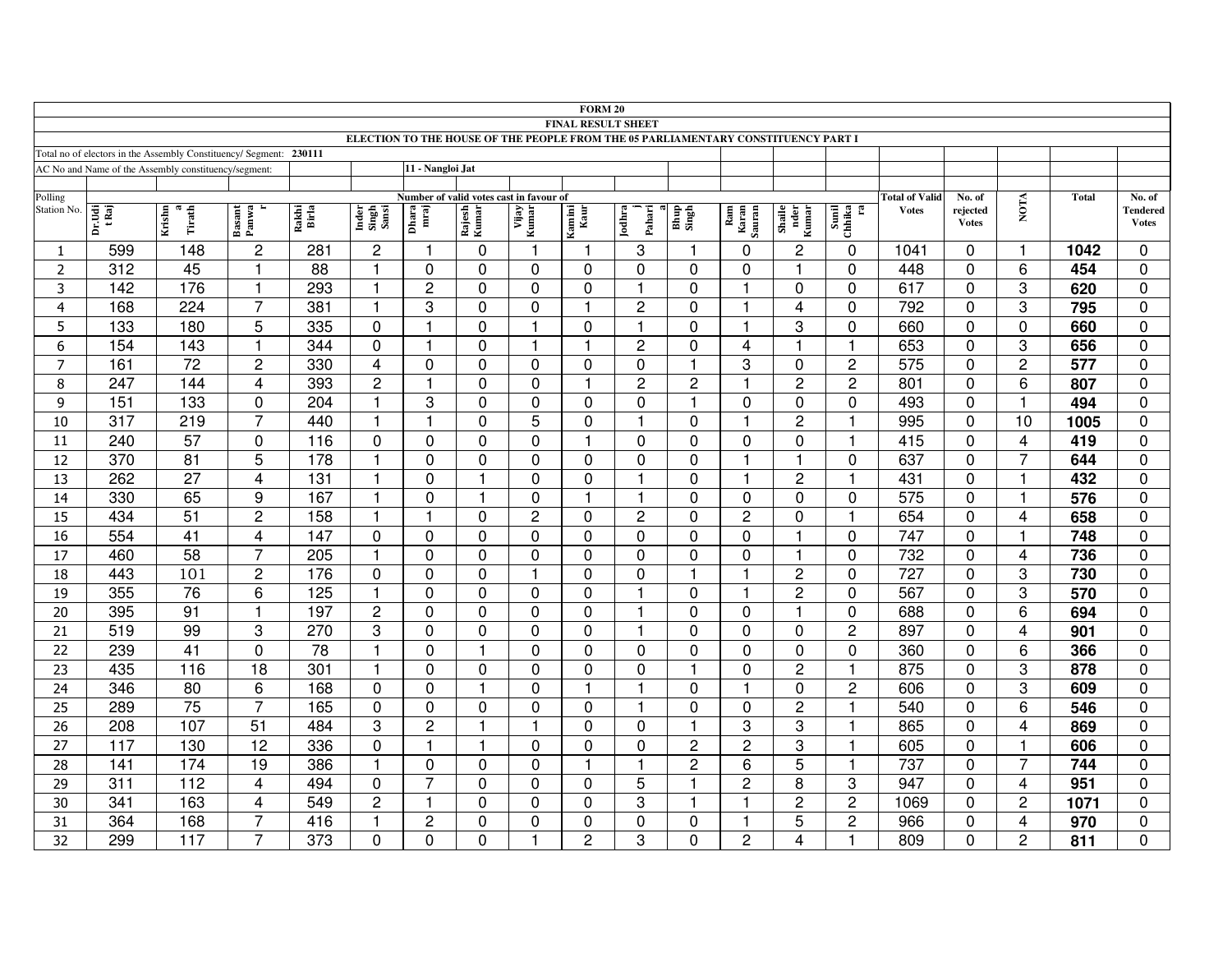| Polling     | Number of valid votes cast in favour of |                       |                 |                |                         |                         |                 |                |                |                  |                |                        |                         |                                                                         | <b>Total of Valid</b> | No. of                   |                         | <b>Total</b> | No. of                   |
|-------------|-----------------------------------------|-----------------------|-----------------|----------------|-------------------------|-------------------------|-----------------|----------------|----------------|------------------|----------------|------------------------|-------------------------|-------------------------------------------------------------------------|-----------------------|--------------------------|-------------------------|--------------|--------------------------|
| Station No. | Dr.Udi<br>t Raj                         | a<br>Tirath<br>Krishn | Basant<br>Panwa | Rakhi<br>Birla | Inder<br>Singh<br>Sansi | Dhara<br>mraj           | Rajesh<br>Kumar | Vijay<br>Kumar | amini<br>Kaur  | Pahari<br>Jodhra | Bhup<br>Singh  | Ram<br>Karan<br>Sauran | Shaile<br>nder<br>Kumar | $\begin{array}{c} \mbox{Small}\\ \mbox{Chhika}\\ \mbox{ra} \end{array}$ | <b>Votes</b>          | rejected<br><b>Votes</b> | <b>NOTA</b>             |              | Tendered<br><b>Votes</b> |
| 33          | 516                                     | 166                   | 12              | 410            | 2                       | 1                       | 0               | 0              | 0              |                  | 3              | 1                      | 4                       | $\Omega$                                                                | 1116                  | $\mathbf{0}$             | 3                       | 1119         | $\Omega$                 |
| 34          | 295                                     | 177                   | 9               | 366            | 4                       | 2                       | 0               | 0              | -1             |                  | $\Omega$       | 0                      | 0                       | $\overline{c}$                                                          | 857                   | $\mathbf{0}$             | 5                       | 862          | $\mathbf 0$              |
| 35          | 189                                     | 110                   | 16              | 292            | 0                       | $\overline{\mathbf{1}}$ | $\Omega$        |                | $\Omega$       | $\overline{c}$   | 0              | 2                      | 4                       | $\overline{c}$                                                          | 619                   | $\mathbf{0}$             | $\overline{4}$          | 623          | 0                        |
| 36          | 208                                     | 93                    | 11              | 283            | $\mathbf{1}$            | $\overline{c}$          | $\Omega$        | $\Omega$       | 0              | 0                | 2              | $\mathbf 0$            | 3                       | $\mathbf 0$                                                             | 603                   | $\mathbf{0}$             | 5                       | 608          | $\mathbf 0$              |
| 37          | 355                                     | 133                   | 7               | 300            | 0                       | $\blacktriangleleft$    | 0               |                | 0              | 0                | 0              | 0                      | $\overline{c}$          | $\Omega$                                                                | 799                   | 0                        | $\overline{7}$          | 806          | 0                        |
| 38          | 423                                     | 156                   | 10              | 366            | $\mathbf 0$             | 1                       | 0               | 0              | 0              |                  | $\overline{c}$ | 1                      | $\overline{c}$          | 0                                                                       | 962                   | $\mathbf{0}$             | 6                       | 968          | $\mathbf 0$              |
| 39          | 346                                     | 101                   | 13              | 339            | $\mathbf 0$             | $\overline{1}$          | 1               | 0              | $\mathbf 0$    | 0                | 0              | $\mathbf 0$            | $\mathbf 2$             | $\mathbf 0$                                                             | 803                   | $\mathbf 0$              | $\overline{4}$          | 807          | $\mathbf 0$              |
| 40          | 276                                     | 82                    | 4               | 236            | $\mathbf{1}$            | 1                       | $\Omega$        | $\Omega$       | 0              | $\Omega$         | $\Omega$       | 0                      | 0                       | $\overline{1}$                                                          | 601                   | 0                        | 6                       | 607          | $\mathbf 0$              |
| 41          | 137                                     | 87                    | 16              | 248            | $\mathbf{1}$            | 0                       | $\Omega$        | $\Omega$       | $\overline{1}$ | $\Omega$         | $\Omega$       | $\overline{c}$         | $\mathbf{1}$            | $\mathbf 0$                                                             | 493                   | $\Omega$                 | $\overline{c}$          | 495          | $\mathbf 0$              |
| 42          | 195                                     | 161                   | 16              | 318            | $\overline{c}$          | 0                       | $\Omega$        | $\Omega$       | $\mathbf 0$    |                  | $\mathbf 1$    | $\overline{c}$         | 1                       | $\overline{2}$                                                          | 699                   | $\mathbf 0$              | 6                       | 705          | $\mathbf 0$              |
| 43          | 145                                     | 113                   | 6               | 446            | 0                       | 1                       |                 | $\Omega$       | 1              | 2                | 0              | 2                      | 0                       | 3                                                                       | 720                   | $\Omega$                 |                         | 721          | 0                        |
| 44          | 147                                     | 263                   | 6               | 319            | $\mathbf{1}$            | 4                       | $\Omega$        | $\Omega$       | $\mathbf 0$    | $\overline{2}$   | 3              | $\mathbf 1$            | $\overline{\mathbf{1}}$ | $\overline{\mathbf{1}}$                                                 | 748                   | $\mathbf{0}$             | 5                       | 753          | $\mathbf 0$              |
| 45          | 161                                     | 225                   | 10              | 405            | $\overline{c}$          | $\overline{c}$          | $\Omega$        |                | $\Omega$       |                  | $\Omega$       | 4                      | $\overline{c}$          | $\overline{2}$                                                          | 815                   | $\mathbf{0}$             | $\overline{7}$          | 822          | $\Omega$                 |
| 46          | 428                                     | 72                    | 0               | 157            | $\mathbf 0$             | 0                       | 0               |                | $\mathbf 0$    | 1                |                | 0                      | 0                       | $\mathbf 0$                                                             | 660                   | $\mathbf{0}$             | 12                      | 672          | $\mathbf 0$              |
| 47          | 424                                     | $\overline{71}$       | 0               | 131            | $\mathbf 0$             | 1                       | 0               | 0              | $\mathbf 0$    | $\mathbf 1$      | $\Omega$       | $\Omega$               | 0                       | $\mathbf 0$                                                             | 628                   | 0                        | 8                       | 636          | $\mathbf 0$              |
| 48          | $\overline{314}$                        | 78                    | $\overline{5}$  | 125            | $\mathbf 0$             | 0                       | 0               | 0              | $\mathbf 0$    | $\mathbf 0$      | 1              | 0                      | 0                       | $\mathbf 0$                                                             | 523                   | $\mathbf 0$              | $\overline{5}$          | 528          | $\mathbf 0$              |
| 49          | 318                                     | 62                    | 1               | 107            | 0                       | 0                       | 0               | 0              | $\mathbf 1$    | 0                | 0              | 0                      | 0                       | $\mathbf 0$                                                             | 489                   | 0                        | 10                      | 499          | $\mathbf 0$              |
| 50          | 622                                     | 66                    | $\overline{c}$  | 158            | $\mathbf 0$             | 0                       | $\Omega$        | $\Omega$       | $\mathbf 0$    | 0                | $\Omega$       | 1                      | 0                       | $\mathbf 0$                                                             | 849                   | $\Omega$                 | $\overline{7}$          | 856          | $\mathbf 0$              |
| 51          | 212                                     | 30                    | 1               | 101            | $\mathbf{1}$            | $\Omega$                | $\Omega$        | $\Omega$       | $\mathbf 0$    | 0                | $\overline{1}$ | $\Omega$               | 0                       | $\mathbf 0$                                                             | 346                   | $\Omega$                 | 6                       | 352          | $\mathbf 0$              |
| 52          | 737                                     | 98                    | $\overline{c}$  | 145            | $\mathbf 0$             | 0                       | $\Omega$        | $\Omega$       | $\mathbf 0$    | $\Omega$         | $\Omega$       | 1                      | 0                       | $\mathbf 0$                                                             | 983                   | $\mathbf{0}$             | $\overline{7}$          | 990          | $\mathbf 0$              |
| 53          | 669                                     | 89                    | 2               | 139            | $\mathbf 0$             | 0                       | $\Omega$        | $\Omega$       | $\mathbf 0$    | 0                | $\Omega$       | 0                      | $\mathbf 0$             | 0                                                                       | 899                   | $\Omega$                 | 9                       | 908          | $\mathbf 0$              |
| 54          | 550                                     | 53                    | $\Omega$        | 143            | $\mathbf 0$             | 0                       | 0               | $\Omega$       | $\mathbf 0$    | 0                | $\Omega$       | 0                      | 0                       | 0                                                                       | 746                   | $\mathbf{0}$             | 10                      | 756          | $\pmb{0}$                |
| 55          | 579                                     | 88                    | 14              | 336            | $\mathbf 0$             | 1                       | $\Omega$        | $\Omega$       | $\mathbf 0$    | 3                | 3              | 1                      | 5                       | 4                                                                       | 1034                  | $\mathbf{0}$             | 5                       | 1039         | $\mathbf 0$              |
| 56          | 379                                     | 46                    | 4               | 196            | $\mathbf 0$             | 3                       | $\Omega$        | 0              | -1             | 0                | 0              | 0                      | $\mathbf{1}$            | 3                                                                       | 633                   | 0                        | $\overline{c}$          | 635          | 0                        |
| 57          | 353                                     | 59                    | 0               | 181            | $\mathbf 0$             | 0                       | $\Omega$        | 0              | 0              |                  | $\Omega$       | 0                      | 0                       | $\mathbf 0$                                                             | 594                   | $\mathbf{0}$             | $\overline{7}$          | 601          | 0                        |
| 58          | 395                                     | 43                    | 10              | 233            | $\mathbf 0$             | 1                       | 0               | 0              | $\mathbf 0$    | $\mathbf 0$      | $\Omega$       | 1                      | $\mathbf 0$             | $\overline{2}$                                                          | 685                   | $\mathbf 0$              | $\overline{\mathbf{4}}$ | 689          | $\mathbf 0$              |
| 59          | 255                                     | 56                    | 1               | 127            | $\mathbf 0$             | 1                       | $\Omega$        | 0              | 0              | 0                | $\Omega$       | $\Omega$               | $\overline{\mathbf{1}}$ | $\mathbf 0$                                                             | 441                   | $\Omega$                 | 5                       | 446          | 0                        |
| 60          | 158                                     | 159                   | 4               | 231            | $\mathbf{1}$            | 0                       | $\Omega$        | 0              | 0              | $\Omega$         | $\Omega$       | 1                      | 3                       |                                                                         | 558                   | $\Omega$                 | $\overline{7}$          | 565          | $\mathbf 0$              |
| 61          | 143                                     | 112                   | 7               | 255            | $\mathbf{1}$            | $\overline{c}$          | $\Omega$        | 0              | $\mathbf 0$    | 3                | 0              | 1                      | 3                       | $\overline{\mathbf{1}}$                                                 | 528                   | $\Omega$                 | 5                       | 533          | $\mathbf 0$              |
| 62          | 155                                     | 114                   | 18              | 255            | 0                       | 3                       | 1               |                | 0              | $\Omega$         | 1              | 1                      | $\overline{2}$          | 5                                                                       | 556                   | $\mathbf{0}$             | 6                       | 562          | 0                        |
| 63          | 126                                     | 119                   | 17              | 260            | $\overline{c}$          | $\overline{c}$          | $\Omega$        | 0              | 1              | $\overline{c}$   | $\overline{c}$ | $\mathbf{1}$           | 4                       | $\overline{2}$                                                          | 538                   | 0                        | 8                       | 546          | $\mathbf 0$              |
| 64          | 641                                     | 71                    | $\Omega$        | 179            | $\mathbf 0$             | 0                       | $\Omega$        | $\Omega$       | $\mathbf 0$    | 0                | $\Omega$       | $\Omega$               | 1                       | 0                                                                       | 892                   | $\mathbf{0}$             | 5                       | 897          | $\mathbf 0$              |
| 65          | 673                                     | 65                    | 0               | 142            | 0                       | 0                       | 0               | 1              | 0              | 0                | $\mathbf 1$    | 0                      | 0                       | 0                                                                       | 882                   | 0                        | 9                       | 891          | 0                        |
| 66          | 335                                     | 76                    | 0               | 110            | 0                       | 0                       | $\Omega$        | 0              | $\mathbf 0$    | 0                | 0              | 0                      | 0                       | 0                                                                       | 521                   | 0                        | 5                       | 526          | $\mathbf 0$              |
| 67          | 308                                     | 48                    | 0               | 107            | $\mathbf 0$             | 0                       | 0               | 0              | $\mathbf 0$    | 0                | 0              | 0                      | 0                       | 0                                                                       | 463                   | 0                        | $\overline{c}$          | 465          | 0                        |
| 68          | 683                                     | 109                   | $\Omega$        | 231            | $\mathbf 0$             | 0                       | 0               | 0              | 0              | $\Omega$         | 0              | 0                      | 0                       | $\Omega$                                                                | 1023                  | 0                        | 10                      | 1033         | 0                        |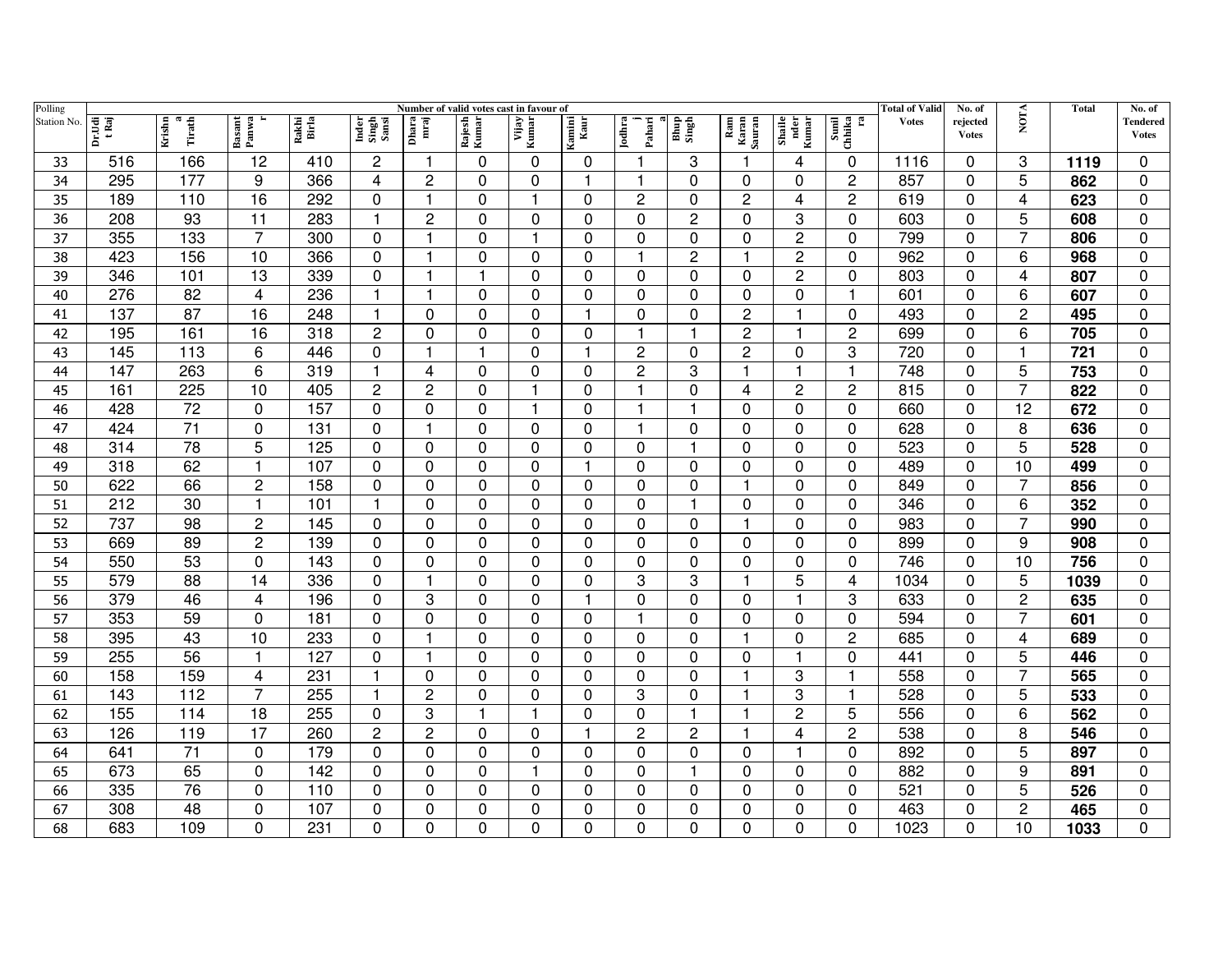| Polling     | Number of valid votes cast in favour of |                       |                 |                 |                         |               |                 |                |                |                  |                |                        |                         |                                                                         | <b>Total of Valid</b> | No. of                   |                | Total            | No. of                   |
|-------------|-----------------------------------------|-----------------------|-----------------|-----------------|-------------------------|---------------|-----------------|----------------|----------------|------------------|----------------|------------------------|-------------------------|-------------------------------------------------------------------------|-----------------------|--------------------------|----------------|------------------|--------------------------|
| Station No. | Dr.Udi<br>tRaj                          | Krishn<br>a<br>Tirath | Basant<br>Panwa | Rakhi<br>Birla  | Inder<br>Singh<br>Sansi | Dhara<br>mraj | Rajesh<br>Kumar | Vijay<br>Kumar | amini<br>Kaur  | Jodhra<br>Pahari | Bhup<br>Singh  | Ram<br>Karan<br>Sauran | Shaile<br>nder<br>Kumar | $\begin{array}{c} \mbox{Small}\\ \mbox{Chhika}\\ \mbox{ra} \end{array}$ | <b>Votes</b>          | rejected<br><b>Votes</b> | <b>NOTA</b>    |                  | Tendered<br><b>Votes</b> |
| 69          | 500                                     | 69                    |                 | 186             | 0                       | 0             | 0               | $\mathbf{0}$   | 0              |                  | 0              |                        | 0                       | 0                                                                       | 758                   | $\Omega$                 | 8              | 766              | 0                        |
| 70          | 788                                     | 93                    | $\overline{c}$  | 212             | 1                       | 0             | 0               | $\Omega$       | $\overline{c}$ | 0                | $\Omega$       |                        | 0                       | 0                                                                       | 1099                  | $\Omega$                 | 11             | 1110             | $\mathbf 0$              |
| 71          | 507                                     | 81                    | 2               | 244             | $\mathbf 0$             | 0             | $\Omega$        | $\Omega$       | 0              | 0                | 0              | $\Omega$               | 0                       | $\Omega$                                                                | 834                   | $\Omega$                 | 7              | 841              | $\mathbf 0$              |
| 72          | 582                                     | 155                   | 3               | 327             | $\mathbf 0$             | 0             | $\Omega$        | 0              | $\overline{1}$ | 0                | 0              | 0                      | 0                       | $\mathbf 1$                                                             | 1069                  | $\Omega$                 | 18             | 1087             | $\mathbf 0$              |
| 73          | 303                                     | 64                    | 1               | 200             | $\mathbf 0$             | 0             |                 | 0              | 0              | 0                | 0              | 1                      | 0                       | $\Omega$                                                                | 570                   | 0                        | 6              | 576              | 0                        |
| 74          | 511                                     | 126                   | 1               | 342             | $\pmb{0}$               | 0             | $\Omega$        | 0              | $\mathbf 0$    | 1                | 0              | 0                      | 0                       | $\Omega$                                                                | 981                   | $\Omega$                 | 13             | 994              | $\pmb{0}$                |
| 75          | 253                                     | $\overline{47}$       | 0               | 138             | 0                       | 0             | $\mathbf 0$     | $\mathbf{1}$   | $\mathbf 0$    | $\mathbf 0$      | 0              | $\mathbf 0$            | 0                       | 0                                                                       | 439                   | $\mathbf 0$              | $\overline{7}$ | 446              | $\mathbf 0$              |
| 76          | 330                                     | 90                    | 4               | 207             | $\mathbf{1}$            | 0             | $\Omega$        | $\Omega$       | $\mathbf 0$    | $\Omega$         | 1              | $\Omega$               | 0                       | $\Omega$                                                                | 633                   | $\Omega$                 | $\mathbf 1$    | 634              | $\mathbf 0$              |
| 77          | 141                                     | 78                    | 2               | 127             | $\overline{0}$          | 1             | $\Omega$        | $\mathbf 0$    | 0              | $\Omega$         | $\Omega$       | 2                      | $\overline{\mathbf{1}}$ | $\Omega$                                                                | 352                   | $\Omega$                 | 3              | 355              | $\mathbf 0$              |
| 77A         | 310                                     | 125                   | 3               | 215             | 1                       | 0             | 0               | $\Omega$       | $\mathbf 0$    | $\Omega$         | $\Omega$       | $\overline{c}$         | $\overline{c}$          | $\overline{c}$                                                          | 660                   | $\Omega$                 | 6              | 666              | $\mathbf 0$              |
| 78          | 318                                     | 91                    | $\overline{c}$  | 145             | -1                      | 1             | 0               | $\Omega$       | 0              | 0                | 0              | 3                      | $\mathbf 1$             | 2                                                                       | 564                   | $\Omega$                 | 5              | 569              | 0                        |
| 79          | 215                                     | 19                    | $\overline{c}$  | 99              | $\mathbf 0$             | 0             | 0               | $\Omega$       | $\mathbf 0$    | $\Omega$         | $\Omega$       | $\Omega$               | $\Omega$                | $\Omega$                                                                | 335                   | $\Omega$                 | 3              | 338              | $\mathbf 0$              |
| 80          | 445                                     | 78                    | 4               | 120             | $\Omega$                | 0             | $\Omega$        | $\Omega$       | $\Omega$       | $\Omega$         | $\Omega$       | $\Omega$               | $\Omega$                | $\Omega$                                                                | 647                   | $\Omega$                 | $\overline{7}$ | 654              | $\Omega$                 |
| 81          | 459                                     | 91                    | 3               | 173             | 0                       | 0             | 0               | $\Omega$       | -1             |                  | 0              | $\Omega$               | 1                       | $\Omega$                                                                | 729                   | $\Omega$                 | $\overline{7}$ | 736              | $\Omega$                 |
| 82          | 321                                     | $\overline{75}$       | 0               | 114             | $\mathbf 0$             | 0             | 0               | $\Omega$       | $\mathbf 0$    | 0                | $\Omega$       | $\mathbf{0}$           | 0                       | $\mathbf 0$                                                             | 510                   | 0                        | $\overline{4}$ | $\overline{514}$ | $\mathbf 0$              |
| 83          | 323                                     | $\overline{38}$       | 0               | $\overline{71}$ | 0                       | 0             | 0               | $\mathbf 0$    | $\mathbf 0$    | 0                | 0              | $\mathbf 0$            | 0                       | 0                                                                       | 432                   | 0                        | 0              | 432              | $\mathbf 0$              |
| 84          | 504                                     | 39                    | 0               | 122             | 1                       | 0             | $\Omega$        | 0              | 0              | 0                | 2              | 0                      | 0                       | $\Omega$                                                                | 668                   | $\Omega$                 | 6              | 674              | $\mathbf 0$              |
| 85          | 673                                     | 89                    | 3               | 143             | 0                       | 0             | $\Omega$        | 0              | 0              | $\mathbf 0$      | 0              | $\overline{1}$         | $\overline{1}$          | $\mathbf 0$                                                             | 910                   | $\Omega$                 | 11             | 921              | $\pmb{0}$                |
| 86          | 471                                     | 80                    | 0               | 183             | $\mathbf{1}$            | 0             | $\Omega$        | $\Omega$       | $\Omega$       | $\Omega$         | $\Omega$       | $\Omega$               | 0                       | $\Omega$                                                                | 735                   | $\Omega$                 | 12             | 747              | $\mathbf 0$              |
| 87          | 512                                     | 79                    | 1               | 205             | 0                       | 1             | $\mathbf 1$     | $\Omega$       | $\mathbf{0}$   | 0                | 0              | $\Omega$               | $\mathbf 0$             | $\Omega$                                                                | 799                   | $\Omega$                 | 9              | 808              | $\Omega$                 |
| 88          | 378                                     | 68                    | 1               | 145             | $\mathbf{1}$            | 1             | $\Omega$        | 0              | $\mathbf 0$    | $\Omega$         | $\Omega$       | 0                      | 0                       | 0                                                                       | 594                   | 0                        | 6              | 600              | $\mathbf 0$              |
| 89          | 371                                     | 54                    | 0               | 121             | 0                       | 0             | $\Omega$        | 0              | $\mathbf{0}$   | 0                | 0              | 0                      | 0                       | $\Omega$                                                                | 546                   | $\Omega$                 | 9              | 555              | $\Omega$                 |
| 90          | 527                                     | 86                    | 0               | 194             | 0                       | 1             | $\Omega$        | 0              | 0              |                  | $\overline{c}$ | 0                      | 0                       | $\Omega$                                                                | 811                   | $\Omega$                 | 8              | 819              | $\Omega$                 |
| 91          | 384                                     | 65                    | $\overline{c}$  | 121             | 0                       | 0             | 0               | 0              | 1              |                  | 1              | 0                      | 0                       | 0                                                                       | 575                   | 0                        | 8              | 583              | 0                        |
| 92          | 543                                     | 80                    |                 | 220             | $\mathbf 0$             | 0             | 0               |                | 0              | 0                | 0              | 0                      | 0                       | 0                                                                       | 845                   | $\Omega$                 | 5              | 850              | $\Omega$                 |
| 93          | 635                                     | 93                    |                 | 205             |                         | 1             | 0               |                | $\mathbf 0$    | 0                | 0              | 0                      | $\overline{1}$          |                                                                         | 939                   | $\Omega$                 | 12             | 951              | $\overline{0}$           |
| 94          | 565                                     | 95                    | 1               | 173             | 0                       | 0             | 0               | $\Omega$       | $\mathbf 0$    | $\Omega$         | $\Omega$       | $\Omega$               | $\Omega$                | $\Omega$                                                                | 834                   | $\Omega$                 | 8              | 842              | $\mathbf 0$              |
| 95          | 452                                     | 187                   | 9               | 305             | $\mathbf{1}$            | 1             | 2               | 3              | $\mathbf 0$    | $\overline{c}$   | $\Omega$       | $\mathbf 0$            | $\overline{1}$          | $\overline{0}$                                                          | 963                   | $\Omega$                 | $\overline{2}$ | 965              | $\mathbf 0$              |
| 96          | 269                                     | 282                   | 6               | 268             | 0                       | 3             | 1               | $\Omega$       | $\mathbf 0$    |                  |                | $\overline{c}$         | $\overline{1}$          | 3                                                                       | 837                   | $\Omega$                 | 5              | 842              | $\mathbf 0$              |
| 97          | 278                                     | 82                    | 5               | 139             | $\overline{c}$          | 0             | $\Omega$        | $\Omega$       | 0              | 0                | 0              | $\Omega$               | 2                       | $\Omega$                                                                | 508                   | 0                        | 5              | 513              | 0                        |
| 97A         | 145                                     | 326                   | 19              | 86              | 0                       | 0             | $\Omega$        | 0              | $\mathbf 0$    | 3                | 0              | $\Omega$               | $\overline{\mathbf{1}}$ | 6                                                                       | 586                   | $\Omega$                 | 6              | 592              | $\mathbf 0$              |
| 98          | 265                                     | 173                   | 7               | 364             | $\overline{c}$          | 0             |                 | $\Omega$       | $\mathbf 0$    |                  | $\Omega$       | 0                      | $\overline{c}$          | $\overline{2}$                                                          | 817                   | $\Omega$                 | 3              | 820              | $\Omega$                 |
| 99          | 300                                     | 82                    | 12              | 209             | 1                       | 1             | 1               | 0              | 0              | 3                | 1              | 0                      | 1                       | $\Omega$                                                                | 611                   | 0                        | 3              | 614              | 0                        |
| 100         | 282                                     | 85                    | 19              | 191             | 0                       | 0             | 0               | 0              | $\mathbf 1$    | $\mathbf 1$      | 2              | -1                     | $\overline{\mathbf{1}}$ | $\Omega$                                                                | 583                   | 0                        |                | 584              | 0                        |
| 101         | 343                                     | 172                   | 13              | 431             | $\mathbf{1}$            | 1             | 0               | 0              | $\mathbf 0$    | 0                | 1              | 1                      | 3                       |                                                                         | 967                   | 0                        | 3              | 970              | $\mathbf 0$              |
| 102         | 312                                     | 153                   | 15              | 413             | 1                       | 0             | 0               |                | $\mathbf 0$    | 5                |                | 2                      | 3                       |                                                                         | 907                   | 0                        | 5              | 912              | 0                        |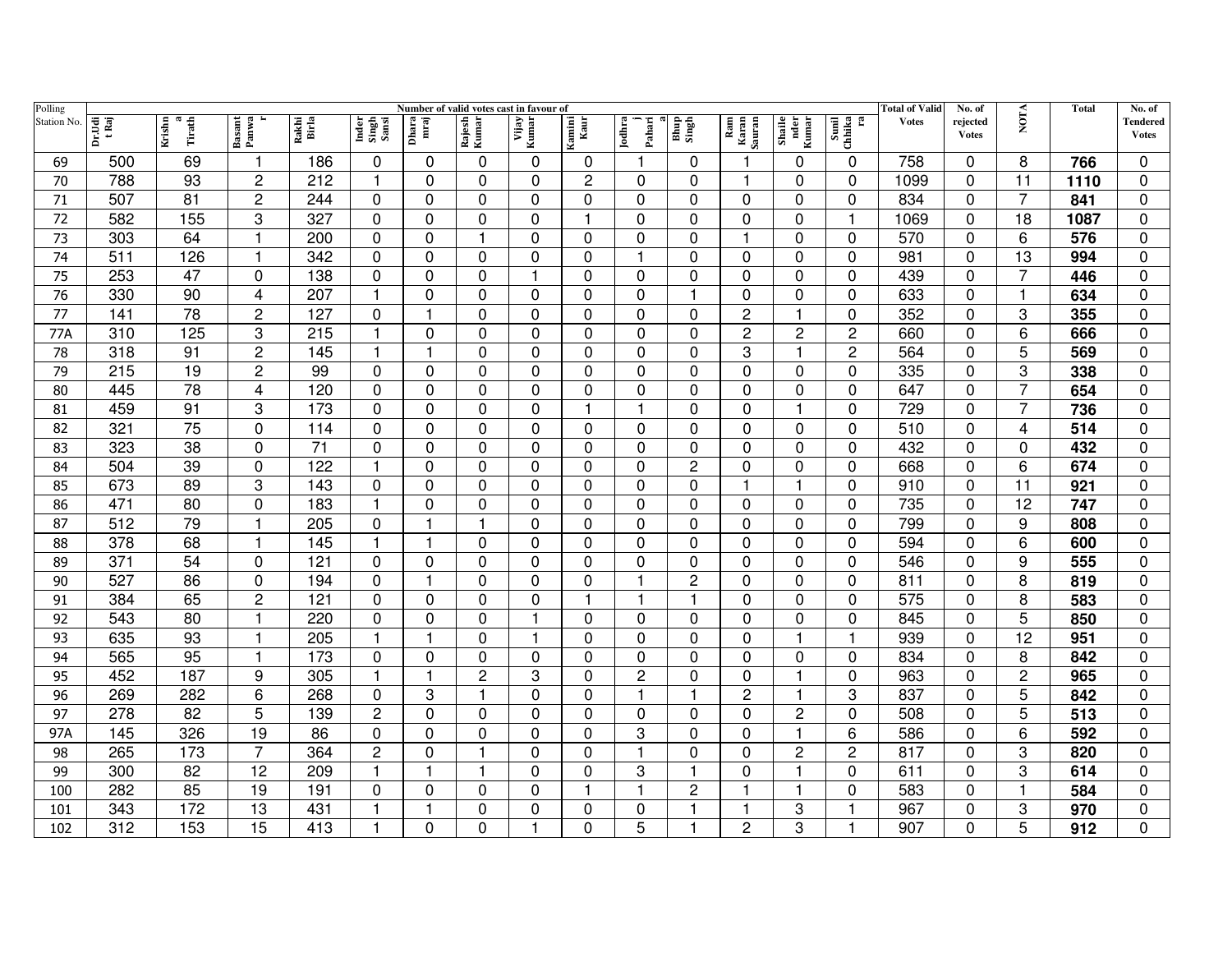| Polling     | Number of valid votes cast in favour of |                       |                 |                |                         |               |                 |                |                |                  |                |                        |                         | <b>Total of Valid</b>                                                   | No. of       |                          | Total                   | No. of |                          |
|-------------|-----------------------------------------|-----------------------|-----------------|----------------|-------------------------|---------------|-----------------|----------------|----------------|------------------|----------------|------------------------|-------------------------|-------------------------------------------------------------------------|--------------|--------------------------|-------------------------|--------|--------------------------|
| Station No. | Dr.Udi<br>tRaj                          | Krishn<br>a<br>Tirath | Basant<br>Panwa | Rakhi<br>Birla | Inder<br>Singh<br>Sansi | Dhara<br>mraj | Rajesh<br>Kumar | Vijay<br>Kumar | Kamini<br>Kaur | Jodhra<br>Pahari | Bhup<br>Singh  | Ram<br>Karan<br>Sauran | Shaile<br>nder<br>Kumar | $\begin{array}{c} \mbox{Small}\\ \mbox{Chhika}\\ \mbox{ra} \end{array}$ | <b>Votes</b> | rejected<br><b>Votes</b> | <b>NOTA</b>             |        | Tendered<br><b>Votes</b> |
| 103         | 327                                     | 156                   | 9               | 426            | 0                       |               | $\Omega$        | 0              | 1              | 4                | 0              | 3                      | 4                       | $\overline{2}$                                                          | 933          | $\mathbf{0}$             | 5                       | 938    | $\Omega$                 |
| 104         | 313                                     | 109                   | 10              | 384            | 3                       | 0             | 3               | $\Omega$       |                |                  | $\Omega$       | 1                      | 5                       | $\overline{2}$                                                          | 832          | $\Omega$                 | 9                       | 841    | $\mathbf 0$              |
| 105         | 246                                     | 131                   | 4               | 327            | 3                       | 1             | $\Omega$        | 0              | $\Omega$       | $\Omega$         | $\Omega$       | $\Omega$               | 7                       | 3                                                                       | 722          | $\mathbf{0}$             | 6                       | 728    | $\mathbf 0$              |
| 106         | 209                                     | 64                    | 9               | 309            | $\overline{c}$          | 0             | $\Omega$        | $\Omega$       | $\mathbf 0$    | $\Omega$         | 2              | $\Omega$               | 0                       | $\overline{2}$                                                          | 597          | $\Omega$                 | 5                       | 602    | $\mathbf 0$              |
| 107         | 222                                     | 61                    | 8               | 269            | 1                       | 0             | 0               |                | $\overline{c}$ | 3                | 0              | 1                      | 0                       | 4                                                                       | 572          | 0                        | 3                       | 575    | 0                        |
| 108         | 328                                     | 143                   | 12              | 348            | 2                       | 1             | -1              | 0              | 0              | $\overline{c}$   | 0              | $\overline{c}$         | 3                       | 1                                                                       | 843          | 0                        | 5                       | 848    | 0                        |
| 109         | 208                                     | 109                   | 6               | 260            | $\mathbf{1}$            | 0             | 0               | $\mathbf 0$    | $\overline{0}$ | $\overline{2}$   | $\overline{c}$ | $\overline{1}$         | $\overline{c}$          | $\overline{0}$                                                          | 591          | $\mathbf 0$              | 1                       | 592    | $\mathbf 0$              |
| 110         | 269                                     | 118                   | 9               | 199            | $\mathbf{1}$            | 1             | $\Omega$        | $\Omega$       | $\mathbf 0$    | 3                | $\mathbf 1$    | 1                      | 4                       | 3                                                                       | 609          | $\Omega$                 | $\overline{c}$          | 611    | $\mathbf 0$              |
| 111         | 218                                     | 84                    | 20              | 266            | $\mathbf{1}$            | $\Omega$      | $\Omega$        | $\Omega$       | $\mathbf 0$    | 2                | 1              | 2                      | $\overline{c}$          | 0                                                                       | 596          | $\Omega$                 | $\overline{7}$          | 603    | $\mathbf 0$              |
| 112         | 367                                     | 115                   | 4               | 347            | $\overline{c}$          | 1             | $\Omega$        | $\mathbf{1}$   | $\overline{1}$ | 3                | $\overline{c}$ | $\Omega$               | 3                       | 3                                                                       | 849          | $\mathbf{0}$             | 8                       | 857    | $\Omega$                 |
| 113         | 459                                     | 149                   | 8               | 455            | 3                       |               | $\Omega$        | 0              | $\Omega$       | 1                | 0              | 2                      | 1                       | $\overline{c}$                                                          | 1081         | $\Omega$                 | 9                       | 1090   | $\Omega$                 |
| 114         | 229                                     | 80                    | 2               | 285            | 0                       | $\Omega$      | $\Omega$        | $\Omega$       | $\mathbf 0$    | 1                | $\Omega$       | 3                      | 0                       | -1                                                                      | 601          | $\Omega$                 | 5                       | 606    | $\Omega$                 |
| 114A        | 227                                     | 46                    | 4               | 207            | 3                       | $\Omega$      |                 | $\Omega$       | 1              | 1                | $\Omega$       | 0                      | 3                       |                                                                         | 494          | $\mathbf{0}$             | 5                       | 499    | $\Omega$                 |
| 115         | 320                                     | 93                    | 30              | 398            | $\mathbf 0$             | 0             | $\Omega$        | $\Omega$       | 0              | 0                | $\Omega$       | 1                      | $\mathbf 1$             | $\overline{2}$                                                          | 845          | $\Omega$                 | 5                       | 850    | $\Omega$                 |
| 116         | 296                                     | $\overline{77}$       | 23              | 390            | 2                       | 0             | -1              | $\Omega$       | 1              | 6                | $\Omega$       | $\overline{2}$         | $\overline{1}$          | $\overline{1}$                                                          | 800          | $\mathbf{0}$             | $\overline{\mathbf{4}}$ | 804    | 0                        |
| 117         | 485                                     | $\overline{82}$       | 19              | 297            | 4                       | 1             | -1              | $\overline{2}$ | 0              | 4                | 0              | 4                      | 6                       | 3                                                                       | 908          | $\Omega$                 | 6                       | 914    | $\mathbf 0$              |
| 118         | 395                                     | 103                   | 8               | 436            | 0                       | 0             | -1              | $\overline{c}$ | 1              |                  | 0              | 1                      | 1                       | 1                                                                       | 950          | 0                        | 3                       | 953    | $\mathbf 0$              |
| 119         | 427                                     | 97                    | 11              | 321            | $\overline{c}$          | 1             | 3               | 0              | 0              | $\Omega$         | 1              | 1                      | 0                       | $\mathbf 0$                                                             | 864          | $\mathbf{0}$             | 5                       | 869    | $\pmb{0}$                |
| 120         | 329                                     | 74                    | 5               | 226            | $\mathbf{1}$            |               | $\Omega$        |                | $\overline{2}$ | $\Omega$         | $\overline{2}$ | 0                      | $\mathbf 0$             | $\overline{2}$                                                          | 643          | $\Omega$                 | $\overline{4}$          | 647    | $\mathbf 0$              |
| 121         | 245                                     | 72                    | 7               | 295            | 1                       | 0             | 0               | 1              | $\Omega$       | 0                | $\mathbf 1$    | $\Omega$               | $\overline{2}$          | $\overline{1}$                                                          | 625          | $\mathbf{0}$             | 10                      | 635    | $\Omega$                 |
| 122         | 215                                     | 161                   | 13              | 539            | 1                       | $\mathbf 1$   | 0               | $\mathbf{0}$   | $\mathbf 0$    | 2                | 3              | 3                      | $\overline{\mathbf{1}}$ | $\overline{c}$                                                          | 941          | $\Omega$                 | 5                       | 946    | 0                        |
| 123         | 238                                     | 97                    | 13              | 379            | 0                       | 0             | -1              | $\Omega$       | $\mathbf 1$    | $\Omega$         | 0              | 0                      | 4                       | $\overline{1}$                                                          | 734          | 0                        | 3                       | 737    | 0                        |
| 124         | 319                                     | 88                    | 17              | 435            | 1                       | 0             | $\Omega$        | 0              | 1              | 0                | 1              | 5                      | 5                       | $\overline{c}$                                                          | 874          | $\Omega$                 | 5                       | 879    | $\Omega$                 |
| 125         | 270                                     | 128                   | 16              | 568            | 4                       |               |                 |                | 0              | 2                | $\overline{c}$ | 3                      | 6                       | 0                                                                       | 1002         | 0                        | 10                      | 1012   | 0                        |
| 126         | 303                                     | 95                    | $\overline{c}$  | 205            | 0                       | 0             | $\Omega$        | $\Omega$       | $\Omega$       |                  | 1              | 0                      | 1                       |                                                                         | 609          | $\Omega$                 | 2                       | 611    | $\Omega$                 |
| 126A        | 194                                     | 64                    | 6               | 170            | 2                       | 0             | $\Omega$        |                |                |                  | $\overline{c}$ | 0                      | 1                       | $\mathbf 0$                                                             | 442          | $\mathbf 0$              | 6                       | 448    | 0                        |
| 127         | 370                                     | 147                   | 8               | 342            | $\overline{1}$          | $\Omega$      | $\overline{c}$  | -1             | 1              | 1                | $\overline{2}$ | 2                      | 5                       |                                                                         | 883          | $\Omega$                 | 3                       | 886    | $\mathbf 0$              |
| 128         | 280                                     | 89                    | 3               | 247            | $\mathbf 0$             |               |                 | $\Omega$       | 1              | 2                | $\overline{1}$ | $\Omega$               | $\mathbf 0$             | $\mathbf 0$                                                             | 625          | $\Omega$                 | 3                       | 628    | $\mathbf 0$              |
| 128A        | 167                                     | 47                    | 6               | 155            | $\overline{1}$          | 1             |                 | 0              | 0              |                  | 0              | $\Omega$               | $\overline{1}$          | $\Omega$                                                                | 380          | $\Omega$                 |                         | 381    | 0                        |
| 129         | 228                                     | 87                    | 14              | 211            | 0                       | 0             | 0               | $\Omega$       | $\overline{2}$ | 2                | $\mathbf 1$    | 0                      | 2                       | -1                                                                      | 548          | $\mathbf{0}$             | 3                       | 551    | 0                        |
| 129A        | 186                                     | 74                    | 3               | 202            | 0                       | 1             |                 | $\mathbf 0$    | $\overline{0}$ | 1                | 0              | 1                      | $\mathbf 0$             | $\overline{1}$                                                          | 470          | $\Omega$                 | $\overline{c}$          | 472    | $\mathbf 0$              |
| 130         | 285                                     | 123                   | 12              | 350            | 1                       | 0             | $\Omega$        | $\Omega$       | $\overline{1}$ |                  | $\Omega$       | 2                      | 1                       | $\Omega$                                                                | 776          | $\Omega$                 | 5                       | 781    | $\Omega$                 |
| 131         | 382                                     | 87                    | 17              | 416            | 2                       | 0             | 0               | 0              | 0              | 1                | 2              | 3                      | $\overline{c}$          | $\overline{2}$                                                          | 914          | 0                        | 12                      | 926    | 0                        |
| 132         | 195                                     | 64                    | 8               | 294            | 0                       | 0             | -1              | 0              | 0              | $\overline{c}$   | 0              | 1                      | $\overline{1}$          | $\overline{c}$                                                          | 568          | 0                        | $\overline{c}$          | 570    | 0                        |
| 132A        | 187                                     | 52                    | 8               | 230            | 1                       | 0             | $\overline{2}$  | 0              | 0              | 4                | 0              | 0                      | 3                       | 1                                                                       | 488          | 0                        | 8                       | 496    | 0                        |
| 133         | 331                                     | 130                   | 11              | 419            | 0                       | 0             |                 | 0              |                | $\Omega$         |                | 0                      | 2                       | 1                                                                       | 897          | 0                        | 6                       | 903    | 0                        |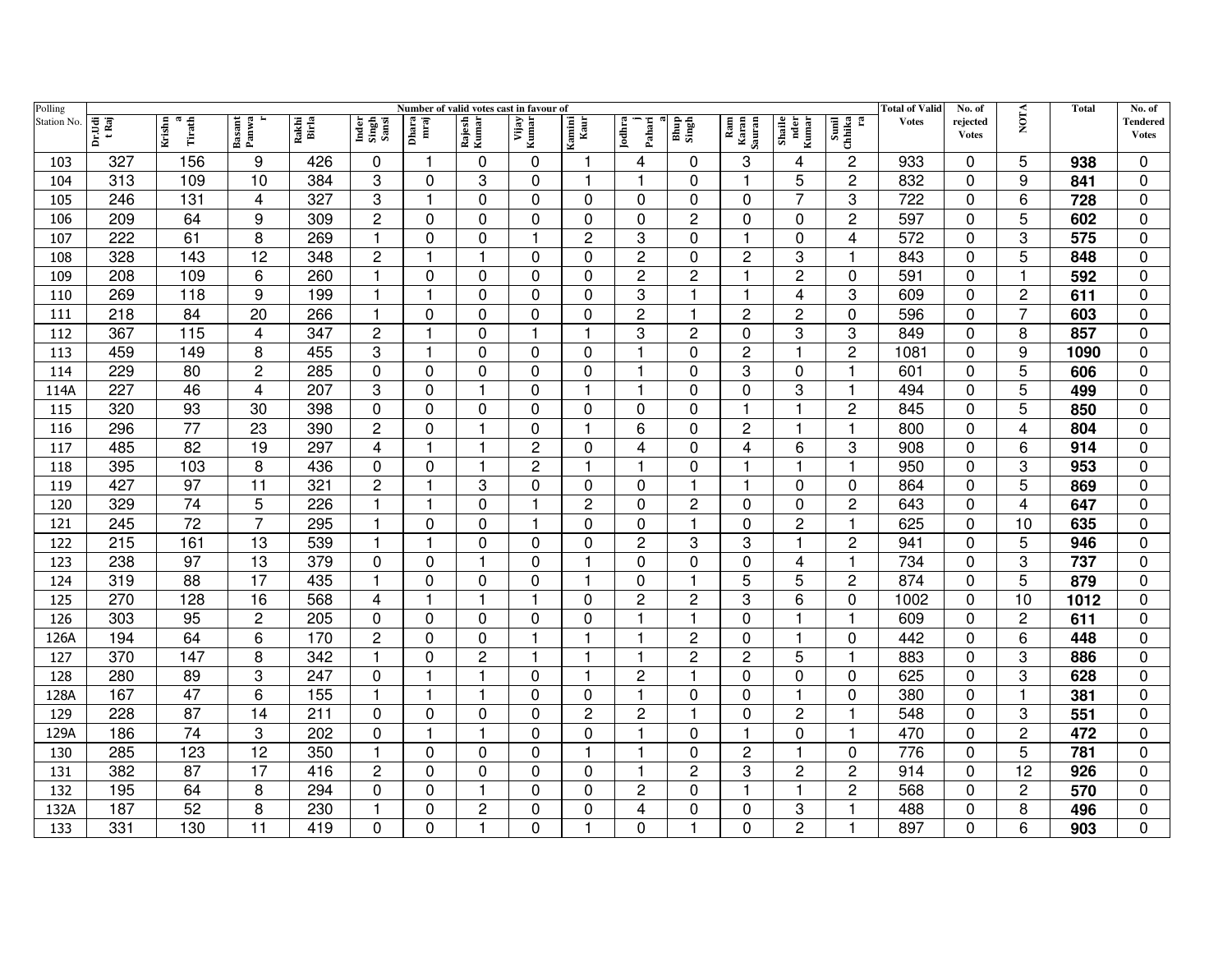| Polling     | Number of valid votes cast in favour of |                       |                 |                |                         |                         |                      |                |                |                  |                |                         |                         |                                                                         | <b>Total of Valid</b> | No. of                   |                | <b>Total</b> | No. of                   |
|-------------|-----------------------------------------|-----------------------|-----------------|----------------|-------------------------|-------------------------|----------------------|----------------|----------------|------------------|----------------|-------------------------|-------------------------|-------------------------------------------------------------------------|-----------------------|--------------------------|----------------|--------------|--------------------------|
| Station No. | Dr.Udi<br>tRaj                          | Krishn<br>a<br>Tirath | Basant<br>Panwa | Rakhi<br>Birla | Inder<br>Singh<br>Sansi | Dhara<br>mraj           | Rajesh<br>Kumar      | Vijay<br>Kumar | Kamini<br>Kaur | Jodhra<br>Pahari | Bhup<br>Singh  | Ram<br>Karan<br>Sauran  | Shaile<br>nder<br>Kumar | $\begin{array}{c} \mbox{Small}\\ \mbox{Chhika}\\ \mbox{ra} \end{array}$ | <b>Votes</b>          | rejected<br><b>Votes</b> | <b>NOTA</b>    |              | Tendered<br><b>Votes</b> |
| 134         | 258                                     | 84                    | 5               | 252            | -1                      | 0                       | 0                    | 0              | 2              |                  | 0              | 0                       | 0                       | $\mathbf{0}$                                                            | 603                   | 0                        | 3              | 606          | $\Omega$                 |
| 135         | 295                                     | 134                   | 4               | 349            | $\mathbf 0$             | 2                       | $\Omega$             | 0              | $\overline{1}$ | 2                | 1              | 1                       | $\overline{c}$          | $\mathbf 0$                                                             | 791                   | $\Omega$                 | 7              | 798          | $\mathbf 0$              |
| 136         | 280                                     | 110                   | 5               | 277            | 3                       |                         | $\Omega$             | $\Omega$       | $\Omega$       | $\Omega$         | 1              | -1                      | 4                       | 3                                                                       | 685                   | $\Omega$                 | 6              | 691          | $\mathbf 0$              |
| 137         | 273                                     | 98                    | 20              | 228            | $\overline{c}$          | 1                       | $\mathbf 1$          | $\Omega$       | 0              | 3                | 0              | $\Omega$                | 1                       | $\overline{1}$                                                          | 628                   | $\Omega$                 | 3              | 631          | $\mathbf 0$              |
| 138         | 228                                     | 100                   | 9               | 252            | $\overline{c}$          | 2                       | 0                    | 0              | 0              | 0                | 0              | $\Omega$                | 1                       | 0                                                                       | 594                   | 0                        | 3              | 597          | 0                        |
| 139         | 193                                     | 71                    | 9               | 193            | $\overline{1}$          | 0                       | $\Omega$             | $\Omega$       | 0              | 0                | 0              | $\overline{\mathbf{1}}$ | $\mathbf 0$             | $\overline{2}$                                                          | 470                   | 0                        | 8              | 478          | 0                        |
| 139A        | 174                                     | 101                   | $\overline{2}$  | 220            | $\overline{1}$          | $\mathbf 0$             | $\mathbf 0$          | 0              | 0              | $\overline{2}$   | 0              | $\mathbf 0$             | 3                       | $\overline{1}$                                                          | 504                   | $\mathbf 0$              | 8              | 512          | $\mathbf 0$              |
| 140         | 120                                     | 45                    | 2               | 126            | 0                       | $\overline{\mathbf{1}}$ | $\Omega$             | $\Omega$       | $\mathbf 0$    | 0                | 0              | 2                       | 1                       | $\Omega$                                                                | 297                   | $\Omega$                 | $\mathbf 1$    | 298          | $\mathbf 0$              |
| 141         | 461                                     | 91                    | 7               | 232            | $\mathbf{1}$            | 0                       | $\Omega$             | $\mathbf 0$    | $\mathbf 0$    | $\Omega$         | $\Omega$       | 1                       | $\overline{c}$          | $\Omega$                                                                | 795                   | $\mathbf 0$              | 10             | 805          | $\mathbf 0$              |
| 142         | 295                                     | 43                    | 4               | 110            | 0                       | 0                       | $\Omega$             | $\Omega$       | 1              | 1                | 2              | $\Omega$                | $\overline{1}$          | $\Omega$                                                                | 457                   | $\Omega$                 | 3              | 460          | $\mathbf 0$              |
| 143         | 387                                     | 84                    | 46              | 249            | $\overline{c}$          |                         | $\overline{2}$       | $\overline{c}$ | 0              | 3                | 2              | 2                       | 6                       | $\Omega$                                                                | 786                   | $\Omega$                 | $\overline{7}$ | 793          | 0                        |
| 144         | 384                                     | 84                    | 21              | 239            | 0                       | 3                       | $\Omega$             | 1              | -1             | $\Omega$         | 1              | 0                       | $\overline{c}$          | 3                                                                       | 739                   | $\Omega$                 | 6              | 745          | $\mathbf 0$              |
| 145         | 527                                     | 122                   | $\overline{7}$  | 289            | 1                       | 3                       | -1                   | $\Omega$       | -1             | 2                |                | 1                       | 4                       | 3                                                                       | 962                   | $\Omega$                 | 5              | 967          | $\Omega$                 |
| 146         | 410                                     | 92                    | 25              | 239            | 0                       | 0                       | $\Omega$             |                | 0              | 1                |                | 3                       | 0                       |                                                                         | 773                   | 0                        | 3              | 776          | $\Omega$                 |
| 147         | 303                                     | 53                    | $\overline{11}$ | 199            | 2                       | 0                       | $\Omega$             | $\Omega$       | $\Omega$       | $\overline{c}$   | 1              | $\overline{\mathbf{1}}$ | $\mathbf{1}$            | $\overline{1}$                                                          | $\overline{574}$      | $\Omega$                 | 6              | 580          | $\mathbf 0$              |
| 148         | 299                                     | $\overline{59}$       | 8               | 194            | 0                       | 0                       | $\blacktriangleleft$ | 0              | 0              | 0                | 0              | 0                       | $\overline{1}$          | $\overline{1}$                                                          | 563                   | $\mathbf 0$              |                | 564          | $\mathbf 0$              |
| 149         | 374                                     | 105                   | 33              | 340            | -1                      | 1                       | 0                    | 0              | 1              |                  | 2              | -1                      | 3                       | $\overline{c}$                                                          | 864                   | 0                        | 1              | 865          | $\mathbf 0$              |
| 150         | 341                                     | 76                    | 13              | 271            | $\overline{1}$          | 1                       | $\overline{c}$       | $\mathbf{1}$   | 0              | 3                | 3              | $\overline{\mathbf{1}}$ | $\overline{1}$          | 3                                                                       | 717                   | $\Omega$                 | $\overline{7}$ | 724          | $\pmb{0}$                |
| 151         | 371                                     | 62                    | 6               | 236            | 3                       | $\overline{c}$          | $\Omega$             |                | $\overline{c}$ | 1                | 0              | 1                       | $\overline{2}$          |                                                                         | 688                   | $\Omega$                 | 6              | 694          | $\mathbf 0$              |
| 152         | 335                                     | 110                   | 6               | 240            | $\overline{1}$          | 1                       | $\overline{2}$       | $\Omega$       | $\Omega$       | 0                | $\Omega$       | $\Omega$                | 6                       | 1                                                                       | 702                   | $\Omega$                 | 5              | 707          | $\Omega$                 |
| 153         | 459                                     | 134                   | 11              | 275            | 3                       | 0                       | 0                    | 0              | $\Omega$       | $\overline{c}$   | $\Omega$       | -1                      | 1                       | $\overline{2}$                                                          | 888                   | $\Omega$                 | 10             | 898          | $\mathbf 0$              |
| 154         | 436                                     | 107                   | 4               | 380            | 3                       | 0                       | $\Omega$             | $\Omega$       | 0              | 3                | 3              | 4                       | 5                       | 1                                                                       | 946                   | 0                        | 11             | 957          | $\mathbf 0$              |
| 155         | 378                                     | 83                    | 14              | 486            | $\mathbf 1$             | 1                       | $\Omega$             | $\Omega$       | 0              | 4                |                | 1                       | $\overline{c}$          | 4                                                                       | 975                   | $\Omega$                 | 1              | 976          | $\mathbf 0$              |
| 156         | 277                                     | 58                    | 7               | 245            | 1                       | 2                       |                      | 0              | 0              | 1                | 0              | 1                       | 4                       |                                                                         | 598                   | 0                        | 1              | 599          | 0                        |
| 157         | 302                                     | $\overline{56}$       | 1               | 154            | 0                       | 0                       | $\Omega$             | $\Omega$       | $\Omega$       | 0                | $\Omega$       | 0                       | 1                       | $\Omega$                                                                | 514                   | 0                        | $\overline{c}$ | 516          | $\Omega$                 |
| 158         | 409                                     | 141                   | 13              | 247            | $\overline{\mathbf{1}}$ |                         | $\Omega$             | 0              | 0              |                  | 0              | 0                       | 1                       | $\mathbf 0$                                                             | 814                   | $\mathbf 0$              | 8              | 822          | 0                        |
| 159         | 272                                     | 69                    | 1               | 137            | 0                       | 0                       | $\Omega$             | $\Omega$       | $\mathbf 0$    | 1                | $\Omega$       | 1                       | 0                       | 1                                                                       | 482                   | $\Omega$                 | -1             | 483          | $\mathbf 0$              |
| 160         | 501                                     | 79                    | 6               | 305            | $\overline{1}$          | 0                       | $\Omega$             | $\Omega$       | $\mathbf 0$    | 2                | $\overline{c}$ | 1                       | 7                       | $\mathbf 0$                                                             | 904                   | $\Omega$                 | 5              | 909          | $\mathbf 0$              |
| 161         | 272                                     | 37                    | $\overline{c}$  | 209            | 0                       |                         | $\Omega$             |                | $\Omega$       |                  | 0              | 1                       | $\overline{1}$          | $\Omega$                                                                | 525                   | $\Omega$                 | 8              | 533          | $\mathbf 0$              |
| 162         | 260                                     | 63                    | 8               | 227            | 0                       | 0                       | $\Omega$             | 0              | 0              | 0                | 1              | $\Omega$                | 2                       | 0                                                                       | 561                   | 0                        | 4              | 565          | 0                        |
| 163         | 354                                     | 79                    | 10              | 316            | $\overline{1}$          |                         | $\overline{c}$       | 0              | 0              | 3                | 1              | $\overline{\mathbf{1}}$ | 1                       | $\mathbf 0$                                                             | 769                   | $\Omega$                 | 4              | 773          | $\mathbf 0$              |
| 164         | 297                                     | 65                    | 5               | 263            | 0                       | $\Omega$                | $\Omega$             | $\Omega$       | $\Omega$       | $\Omega$         | 0              | $\Omega$                | 1                       | $\mathbf 0$                                                             | 631                   | $\Omega$                 | $\overline{c}$ | 633          | $\mathbf 0$              |
| 165         | 503                                     | 72                    | 18              | 341            | $\mathbf{1}$            | 0                       | $\Omega$             | 0              | 0              | 0                | 1              | 0                       | $\overline{c}$          | $\overline{c}$                                                          | 940                   | 0                        | 4              | 944          | 0                        |
| 166         | 310                                     | 36                    | 20              | 172            | $\overline{\mathbf{1}}$ | 1                       | 0                    | 0              | 0              | 0                | 1              | 0                       | $\overline{c}$          |                                                                         | 544                   | 0                        | 1              | 545          | 0                        |
| 167         | 307                                     | 67                    | 9               | 177            | 0                       |                         | $\mathbf 0$          | 0              | 0              |                  | 1              | 0                       | $\pmb{0}$               | 1                                                                       | 564                   | 0                        | 5              | 569          | 0                        |
| 168         | 415                                     | 91                    | 4               | 266            | 0                       |                         | $\Omega$             | 0              | 0              |                  |                | 0                       | $\overline{1}$          | $\Omega$                                                                | 780                   | 0                        | 5              | 785          | 0                        |